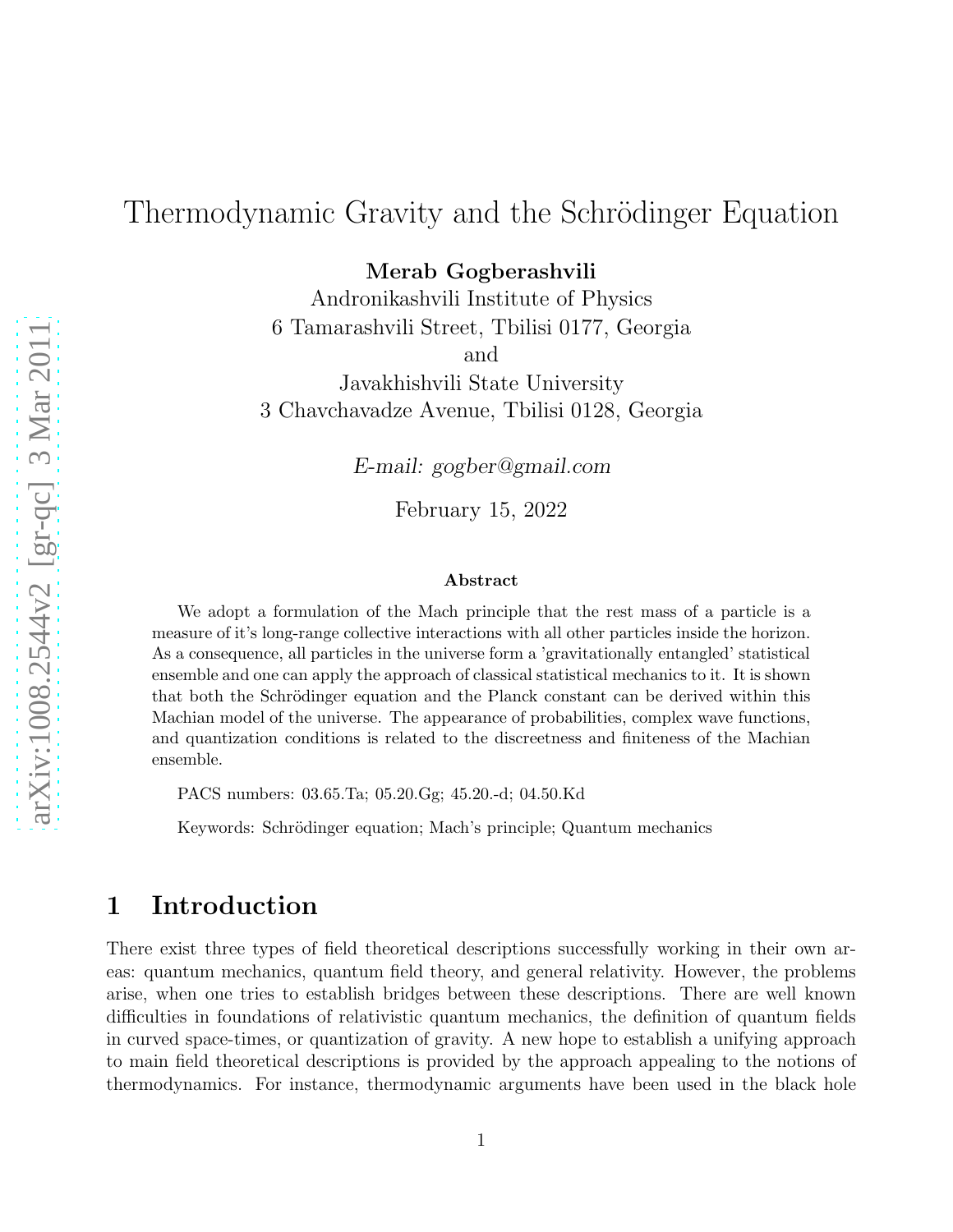physics [\[1\]](#page-11-0), discovery of Unruh temperature [\[2\]](#page-11-1), establishment of the AdS/CFT correspondence [\[3\]](#page-11-2), derivation of the Einstein [\[4\]](#page-11-3) and Maxwell [\[5\]](#page-11-4) equations, in the recent attempt to interpret the Newtonian gravity as an entropic force [\[6\]](#page-11-5), and other discussions of the "emergent gravity" [\[7,](#page-11-6) [8\]](#page-11-7). Besides, the analogies with classical statistical mechanics and thermodynamics have been underlying some recent discussions of the foundations of quantum mechanics [\[9,](#page-11-8)[10\]](#page-11-9).

These surprising relationships are still regarded as just analogies, since the conception that classical field theory is a consequence of the laws of thermodynamics and statistical physics rises many questions. The main question is the origin of the microscopic degrees of freedom responsible for the thermodynamic quantities like temperature or entropy in these approaches. Besides, when considering physical theories as emergent phenomena from some thermodynamic processes, it seems necessary to modify the notion of locality for the underlining theory, since, at least in quantum mechanics, it is known that models with hidden variables lead to problems with locality [\[11\]](#page-12-0). Another problem is how to explain the relativity principle, because in general, the setting of the thermodynamical equilibrium should result in the appearance of a global preferred frame (even without the Galilean symmetry).

Note also, that if one tries to give a thermodynamic interpretation to the quantum properties of nature, one should be able to provide an interpretation of the Planck constant  $\hbar$ . At the present a full understanding of the appearance of  $\hbar$  in the formulas of Hawking and Unruh temperatures, or in the formula of a black hole energy, is missing.

Here we propose solutions of some problems of thermodynamical approaches within the Machian model introduced in our previous papers [\[12–](#page-12-1)[16\]](#page-12-2), see also [\[17\]](#page-12-3). The feature of our model, which in our opinion should be added to the thermodynamical approach, is the assumption of non-locality and the existence of a global universal frame in the underlying theory. In fact, the search for an acceptable framework for quantum gravity already has motivated several authors to introduce non-local corrections for special [\[18\]](#page-12-4) and general [\[19\]](#page-12-5) relativity theories. The non-locality in gravity can be understood as a manifestation of the Mach principle, which in its utmost generality assumes that in any mechanical act the interaction with the entire universe is involved.

Several formulations of the Mach principle can be found in the literature [\[20\]](#page-12-6). The usual formulation, which leads to the anisotropy of the rest mass of a particles due to the influence of nearby massive objects (like the Galaxy), has been ruled out by experiments [\[21\]](#page-12-7). In fact, the naive Machian proposition that the mass parameter can be altered by "distant stars" is based on the assumption that kinematics, or local space-time, is independent of the surrounding universe. However, the lesson of General Relativity has been that the description of space-time geometry, and hence the kinematics itself, depend on the distribution of matter. Therefore, the influence of the whole universe on the local physics, or Mach's principle, should not be described in terms of the mass parameters alone, but rather in terms of more fundamental quantities such as action or energy.

We adopt the thermodynamical-statistical formulation of the Mach principle  $[12-16]$  that the rest mass of a particle is a measure of its long-range collective gravitational interactions with all other particles inside the horizon. The assumption that the whole universe is involved in local interactions effectively weakens the observed strength of gravity by a factor related to the number of particles in the universe and it can explain the famous 'hierarchy problem' in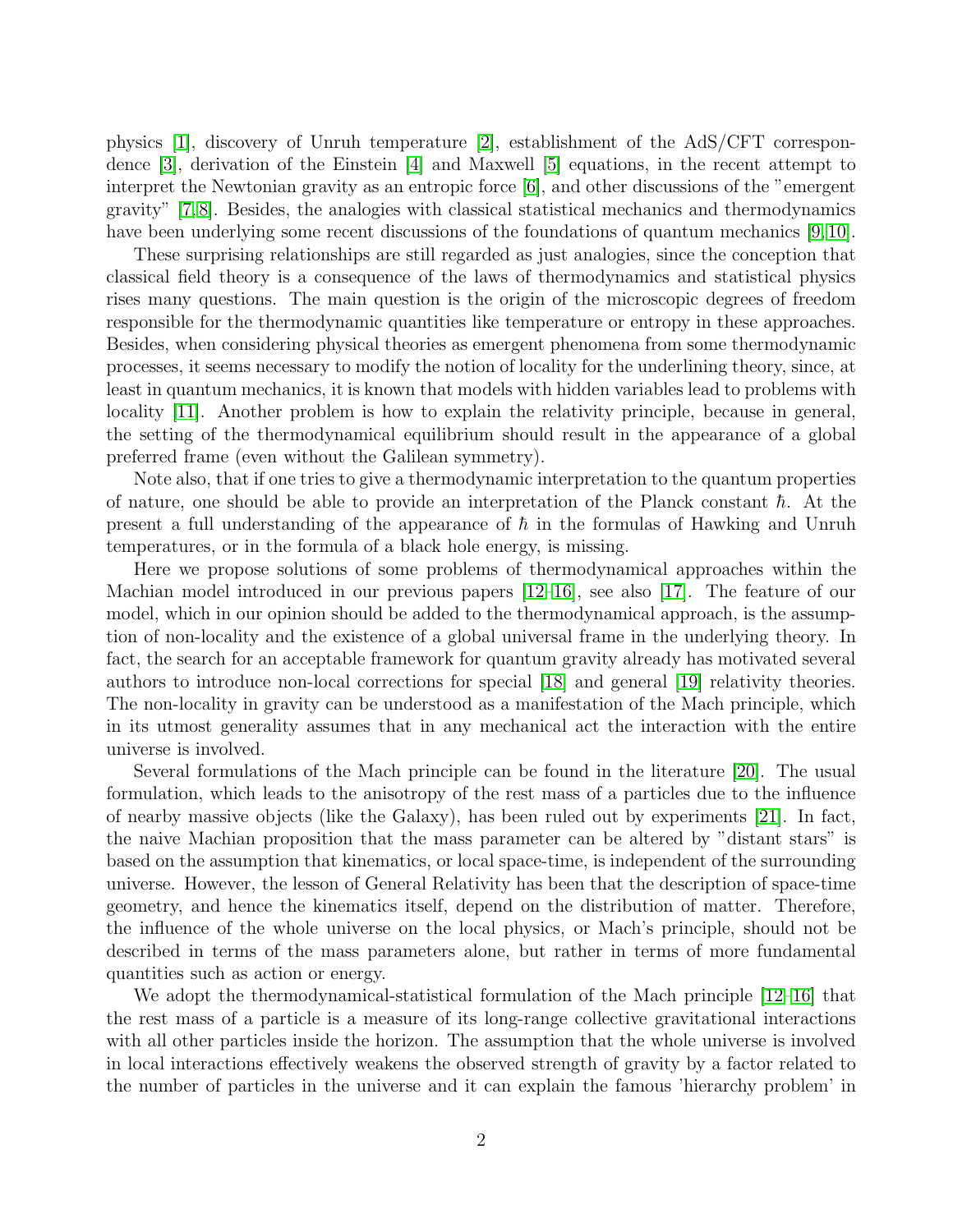particle physics and cosmology [\[12\]](#page-12-1). In the Machian model all the particles in the universe are 'gravitationally entangled' and form a statistical ensemble [\[14\]](#page-12-8), which singles up the fundamental cosmological frame [\[15\]](#page-12-9). In spite of this, in IR our model is compatible with other cosmological and gravitational theories. For instance, in [\[13,](#page-12-10) [16\]](#page-12-2) it is argued that the Machian model imitates basic features of special and general relativity theories, such as the relativity principle, the weak equivalence principle, the local Lorentz invariance, and obeys the so-called signal locality, i.e. the matter cannot propagate faster than light [\[13\]](#page-12-10).

Non-locality is also known to be an essential part of quantum mechanics. It is hidden in usual interpretations, in the notion of collapse of the wave function, but it is explicit in formulation of quantum mechanics which appeal to the notions from classical physics (see, e.g. [\[22\]](#page-12-11)). It is natural to assume that the non-locality in the Machian model of gravity and that in quantum mechanics have common origin. In this paper we show that by using classical statistical mechanics for the Machian universe one can obtain both the Schrödinger equation and the main features of quantum mechanics, including an interpretation of  $\hbar$ .

There exist several other attempts to derive the Schrödinger equation from classical physics: using the non-equilibrium thermodynamics [\[10\]](#page-11-9), within the hydrodynamical interpretation of quantum mechanics [\[23\]](#page-12-12), in Nelson's stochastic mechanics [\[24\]](#page-12-13), using the hidden-variable theory of de Broglie and Bohm [\[25\]](#page-12-14), or from the 'exact uncertainty principle' [\[26\]](#page-12-15). All those models usually use the polar form of the quantum mechanical wave function

<span id="page-2-0"></span>
$$
\Psi = |\Psi|e^{iS/\hbar} \tag{1}
$$

where  $\mathcal S$  is identified with the particle's action, or it's Hamilton's principle function. Then the Schrödinger equation is split into the system of nonlinear equations for the functions  $|\Psi|$  and S and the attempts are made to derive those equations using the concepts of classical physics.

In spite of the intriguing analogies of the quantum Schrödinger equation with various equations admitting a classical interpretation, there are also some well-known differences. First, within the classical physics it is difficult to justify that the normalization constant  $\hbar$  in [\(1\)](#page-2-0) coincides with the Planck constant. Another problem is that the classical physics is deterministic, while the usual form of quantum mechanics is fundamentally probabilistic. The attempts of classical interpretation of the components of wave function also face the problems of non-linearity and non-locality of the corresponding equations, whereas the advantages of the standard formulation of quantum mechanics using the complex wave function are related to the simplicity and linearity of the Schrödinger equation.

In this paper we demonstrate that within the Machian model of the universe  $[12-16]$  these problems can be resolved. For instance, the Planck constant can be understood as the action of the universe per particle of the Machian ensemble. Also, using the formalism of classical statistical mechanics, we derive the equations of motion of particles of this ensemble and show that they are equivalent to the quantum Schrödinger equation, and also clarify the origin of the quantization condition.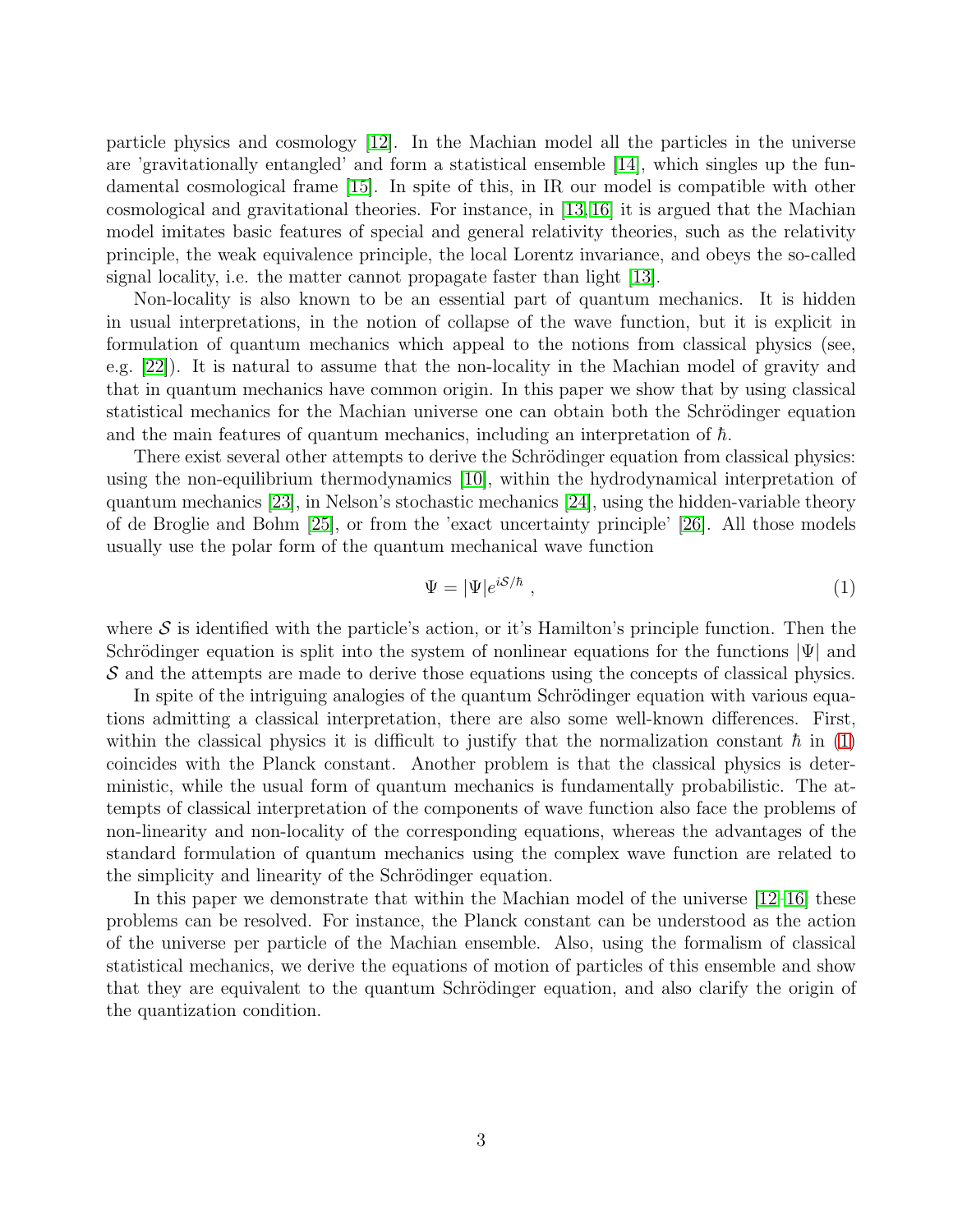## 2 Parameters of the Machian model and  $\hbar$

The specifics of our Machian model  $[12-16]$  $[12-16]$  is that each particle in the universe is interacting with the non-local potential resulting from the collective gravitational interaction of all N particles in the universe. Consequently, the universe can be considered as a statistical ensemble of 'gravitationally entangled' particles. The non-local Machian interaction gives rise to what we usually perceive as classical space-time. The universal constant of the speed of light, c, originates in the non-local Machian potential of the whole universe,  $\Phi$ , acting on each particle of the world ensemble:

<span id="page-3-0"></span>
$$
c^2 = -\Phi = \frac{2M_U G}{R} \,,\tag{2}
$$

where  $M_U$  and R are the total mass and the radius of the universe, respectively, and G is the Newton constant (c.f. [\[27\]](#page-12-16)). This 'universal' potential  $\Phi$ , and thus c, can be regarded as constants, since, according to the cosmological principle, the universe is isotropic and homogeneous on the horizon scales  $R$ . Let us emphasize that  $(2)$  is equivalent to the critical density condition in relativistic cosmology:

<span id="page-3-1"></span>
$$
\rho_c = \frac{3M_U}{4\pi R^3} = \frac{3H^2}{8\pi G} \,,\tag{3}
$$

where  $H \sim c/R$  is the Hubble constant.

Using the observed values of c, G and H in  $(3)$ , or in  $(2)$ , we can estimate the total mass of the universe:

<span id="page-3-3"></span>
$$
M_U \sim \frac{c^3}{2GH} \approx 10^{53} \ kg \ . \tag{4}
$$

The relation [\(2\)](#page-3-0) allows us to formulate the Mach principle which relates the origin of inertia of a particle, or its rest energy, to the particle's interactions with the whole universe:

<span id="page-3-2"></span>
$$
E = mc^2 = -m\Phi , \qquad (5)
$$

where m is the mass parameter describing the particle's inertia, which in general is not constant.

The universal Machian potential in eq. [\(5\)](#page-3-2) takes into account the contribution of the collective gravitational interactions between all  $N$  particles inside the horizon. Namely, since each particle interacts with all other  $(N-1)$  particles, and the mean separation in the interacting pairs is  $R/2$ , the total Machian energy consists of  $N(N-1)/2$  terms of magnitude  $\approx 2Gm^2/R$ . Then, for very large N, the Machian energy of a single particle which interacts with the total Machian potential of the universe  $\Phi$  is given by:

<span id="page-3-5"></span>
$$
E \approx N^2 \frac{Gm^2}{R} \tag{6}
$$

Correspondingly, the contribution of the collective Machian interactions to the total mass of the universe is:

<span id="page-3-4"></span>
$$
M_{Mach} \approx \frac{1}{2} N^2 m \tag{7}
$$

so that the total mass of the universe  $M_U \sim M_{Mach}$  is of the order of  $N^2$  and not  $\approx Nm$ .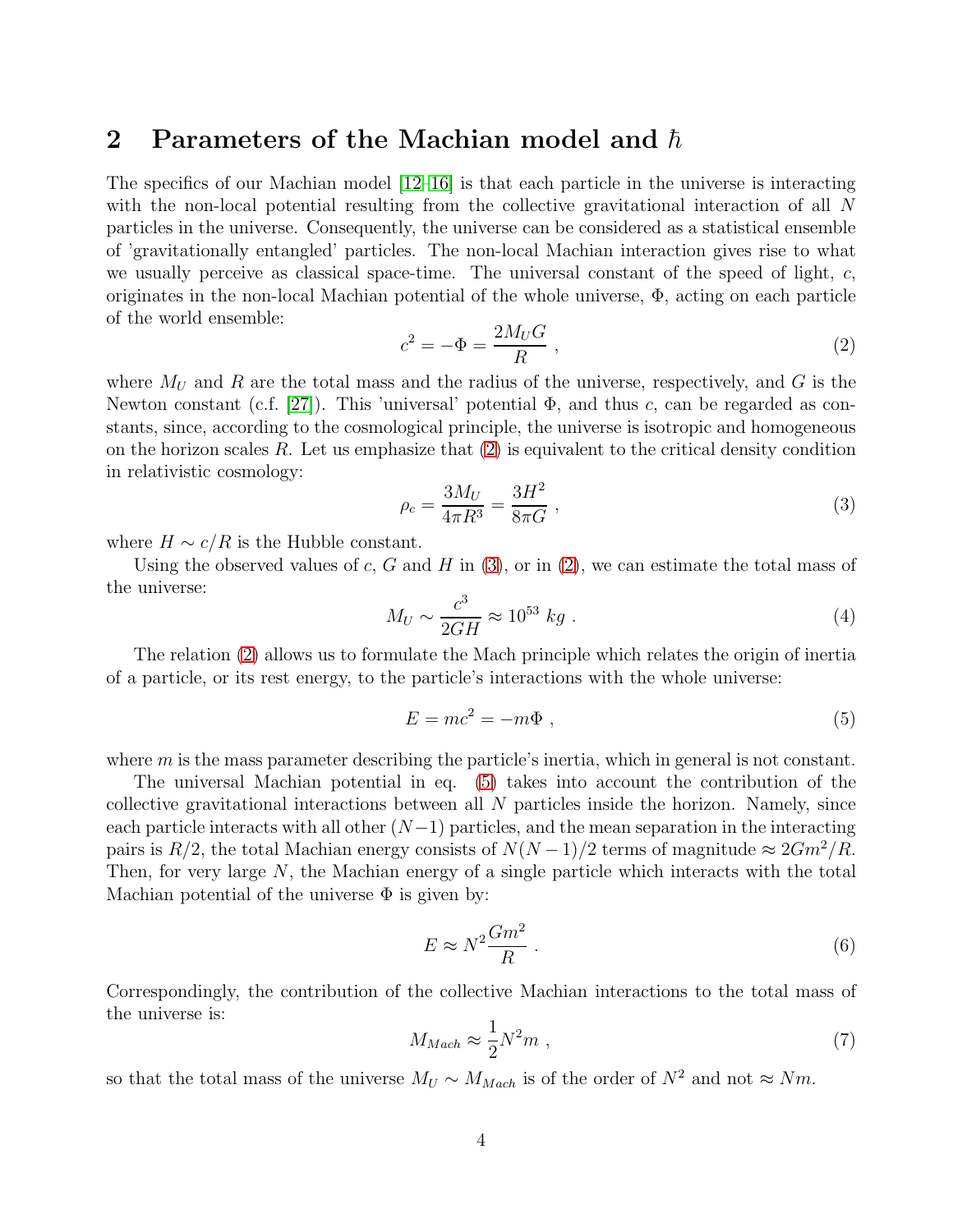Because of the finite number of particles inside the horizon and the existence of the maximal speed  $c$ , any movement of the particles of the "gravitationally entangled" world ensemble results in a delayed response of the whole ensemble. The response time of the universe to the motion of a quantum particle is estimated as follows:

<span id="page-4-0"></span>
$$
\Delta t \sim \frac{R}{Nc} \sim \frac{1}{NH} \ . \tag{8}
$$

Note that  $\Delta t$  is much shorter than e.g. the mean free motion time of particles with the mean separation  $\sim R/N^{1/3}$  in a dilute gas, because, as a result of the non-local Machian interactions of all particles, the effective mean separation between particles in the world ensemble is much shorter:  $\sim R/N$ .

As a consequence of the delayed response of the universe, any mechanical process in the world ensemble will be accompanied by the exchange of at least the minimal amount of action  $A = mc^2 \Delta t$ , which we identify with the Planck's action quantum [\[14\]](#page-12-8):

<span id="page-4-1"></span>
$$
A = -\int dt \ E \approx -mc^2 \Delta t = 2\pi\hbar \ . \tag{9}
$$

If the particle before and after  $\Delta t$  is 'free', or has uniform velocities, the universality of Machian energy in inertial frames (where the universe looks spherically symmetric and  $N$ , and hence,  $E$ is conserved) leads to the principle of least action [\[13\]](#page-12-10):

$$
\delta A = 0 \tag{10}
$$

From  $(4)$ ,  $(8)$  and  $(9)$  we can estimate the total action of the universe:

$$
A_U = \frac{M_U c^2}{H} \approx \frac{N^3}{2} A \tag{11}
$$

and the number of typical particles in it:

<span id="page-4-2"></span>
$$
N \approx \left(\frac{2A_U}{A}\right)^{1/3} \approx \left(\frac{M_U c^2}{\pi \hbar H}\right)^{1/3} \approx 10^{40} \ . \tag{12}
$$

This number, one of the main parameters of the Machian model, is known to have appeared in a different context in Dirac's 'large numbers' hypothesis, which points to the existence of a deep connection between the micro and macro physics [\[28\]](#page-12-17).

Using the value  $(12)$  and eqs.  $(7)$  and  $(4)$ , we can also estimate the mass of a typical particle in our simplified Machian universe:

$$
m \approx \frac{2M_U}{N^2} \approx 2 \times 10^{-27} \ kg \approx 1 \ GeV \ c^{-2} \ , \tag{13}
$$

which appears to be of the order of magnitude of the proton mass. This estimation is also consistent with [\(8\)](#page-4-0), as

$$
\Delta t \approx \frac{1}{NH} \approx 0.5 \times 10^{-22} \ s \approx \hbar \ GeV^{-1} \ . \tag{14}
$$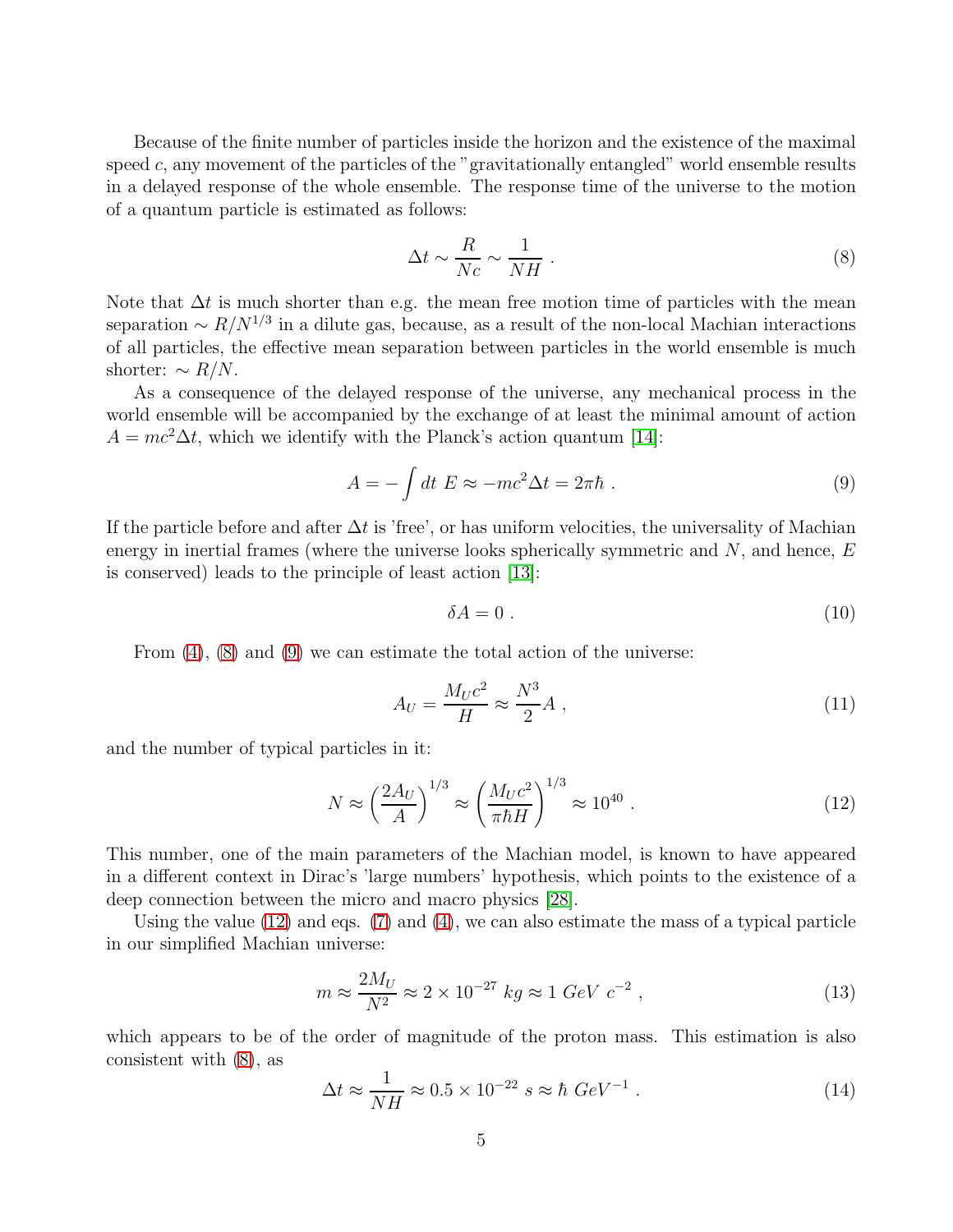Hence, a typical stable heavy particle, the proton, can be considered as a typical particle forming the gravitating world ensemble in our simplified one-component Machian universe. Or, vice versa, we could postulate that the typical mass of a particle forming the world ensemble equals to the proton mass (i.e. a typical stable baryon), and then use [\(8\)](#page-4-0) in order to obtain the mean action per particle [\(9\)](#page-4-1), which then exactly coincides with the Planck constant.

The energy balance equations like [\(5\)](#page-3-2) exhibit the exact conservation of energy in the Machian universe, and thus, they may help to avoid the problems with energy in Einstein's General Relativity [\[16\]](#page-12-2). Those energy balance conditions assume that the non-local Machian gravitational interaction with the universe is the source of all kinds of local energy of a particle, i.e. the total (Machian plus local) energy of any object vanishes, if the gravitational energy is considered as negative and all other forms of energy are assumed to be positive. For example, eq. [\(5\)](#page-3-2) is equivalent to:

<span id="page-5-1"></span>
$$
mc^2 + m\Phi = 0.
$$
 (15)

Consequently, the total energy of the whole universe also vanishes. This point of view appears to be preferable in cosmology [\[29\]](#page-13-0), since in this case the universe can emerge without violating the energy conservation.

Let us also note that since the number of particles in the universe  $N$  is integer, the typical feedback time [\(8\)](#page-4-0) is discrete. Hence we can introduce a fundamental frequency of oscillations of a particle due to its interaction with the world ensemble:

$$
\omega = \frac{1}{2\pi\Delta t} \,,\tag{16}
$$

Then this quantity and  $\hbar$  can be used in the definition of the energy of a particle,

<span id="page-5-0"></span>
$$
E = \hbar\omega \t{17}
$$

which appears as an alternative to [\(5\)](#page-3-2). The definition of the energy given by (5), with  $\Phi = -c^2$ , is convenient for massive objects. Whereas the alternative definition  $(17)$ , using  $\hbar$ , is more useful for elementary particles, since in the zero-mass limit the description [\(5\)](#page-3-2) fails.

The energy balance conditions such as [\(15\)](#page-5-1) provide a framework for the treatment of the Machian influence of the universe on the local physics and the description of dynamical and kinematical parameters. For example, in [\[13\]](#page-12-10) it was demonstrated that, in spite of the existence of a preferred frame, the approach based on the Machian energy balance equations is able to imitate basic features of the Special Relativity theory. Namely, the relativity principle emerges from the fact that in the homogeneous Machian universe there exists a class of privileged observers which have constant velocities with respect to the preferred frame, for which the universe looks spherically symmetric (see the standard definition of inertial frames e.g. in [\[30\]](#page-13-1)). However, in order to introduce the relativity principle into the model with a preferred frame, we have to pay with the velocity dependence of the inertia of particles. The Machian model of the universe is also capable of reproducing the Einstein equations and standard predictions of General Relativity [\[16\]](#page-12-2), as it is compatible with the weak equivalence principle, local Lorentz invariance, and the local position invariance, which are sufficient to describe gravity in terms of the geometry of space-time [\[31\]](#page-13-2).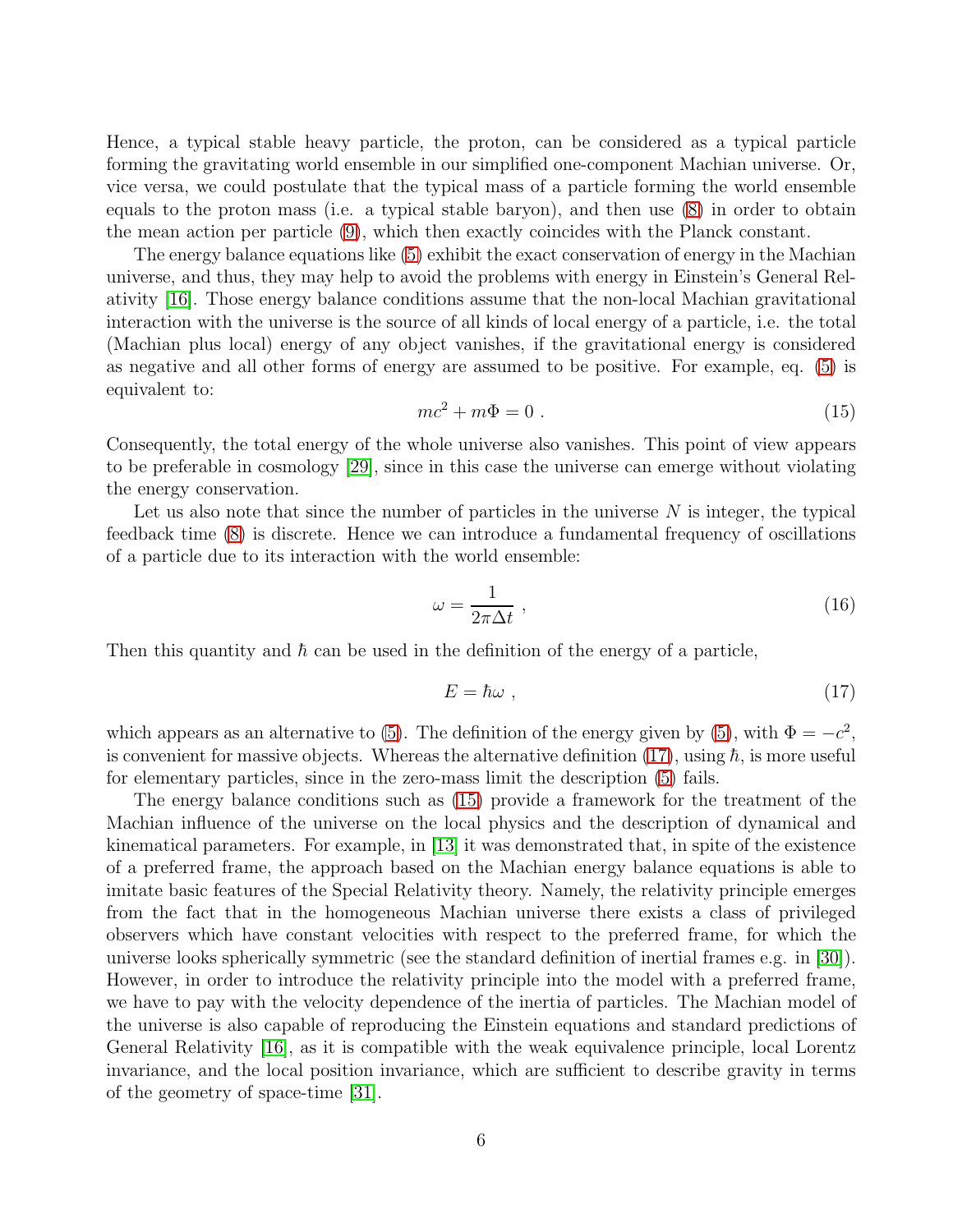## 3 Equations for the 'universal' ensemble

Our aim now is to show how the Machian approach  $|12-16|$  can help to clarify the nature of space-time and solve the problems of classical interpretations of the Schrödinger equation  $[10, 23 - 26]$  $[10, 23 - 26]$  $[10, 23 - 26]$ .

First, because of the assumption of non-local Machian correlations extending up to the horizon scale all particles in the universe can be considered as members of a world statistical ensemble. This clarifies the origin of the microscopic degrees of freedom and allows us to describe the universe using the laws of statistical mechanics.

As in the previous models attempting a classical interpretation of the Schrödinger equation [\[10,](#page-11-9) [23–](#page-12-12)[26\]](#page-12-15), let us describe our Machian ensemble by means of the distribution function

<span id="page-6-0"></span>
$$
P_n(t) = e^{2K_n(t)/\hbar} \;, \qquad \sum_n P_n(t) = 1 \;, \tag{18}
$$

and the Hamilton's principal function  $S_n(t)$ , where the label n runs over 1, 2, ..., N and N is the total number of particles in the ensemble. For convenience, the logarithm of the distribution function,  $K_n(t)$ , is introduced in [\(18\)](#page-6-0).

The normalization parameter in [\(18\)](#page-6-0) is naturally identified with the Planck constant  $\hbar$ , since in our model it represents the portion of the action of the whole universe per the particle of the 'universal' ensemble. This interpretation of  $\hbar$  overcomes another difficulty of the models of classical interpretations of quantum mechanics.

By means of  $P_n(t)$  we can write down the action integral [\(9\)](#page-4-1) for a particle in the ensemble:

<span id="page-6-1"></span>
$$
A = -\sum_{n} \int dt \ P_{n} E \ . \tag{19}
$$

As the number of particles in the universe is huge, it is convenient to introduce the continuous limit by replacing the distribution function  $P_n(t)$  with the probability density  $P(t, x^i)$  $(i = 1, 2, 3)$ , where  $x^{i}$  are continuous variables labeling the individual particles. Then the normalization condition [\(18\)](#page-6-0) takes the form:

$$
\int d^3x \ P = \int d^3x \ e^{2K(t,x^i)/\hbar} = 1 \ . \tag{20}
$$

Correspondingly, for the action functional [\(19\)](#page-6-1) we have:

<span id="page-6-2"></span>
$$
A = -\int dt d^3x \, PE \tag{21}
$$

This means that while in UV we deal with the discrete ensemble and the single parameter of time, the description of the system in IR involves the continuous space coordinates  $x^i$ .

Note that the formula [\(21\)](#page-6-2) is written for a particle at rest with respect to the preferred frame, where the Hamilton's principle function is  $S_0 \sim -Et$ . In general, the action of a particle from the ensemble can be written in the form:

<span id="page-6-3"></span>
$$
A = \int dt d^3x \ P\left(\frac{\partial S}{\partial t} + \frac{\nabla_i S \nabla^i S}{2m} + V\right) - \oint_L dl^i \nabla_i S_v|_{t_1}^{t_2},\tag{22}
$$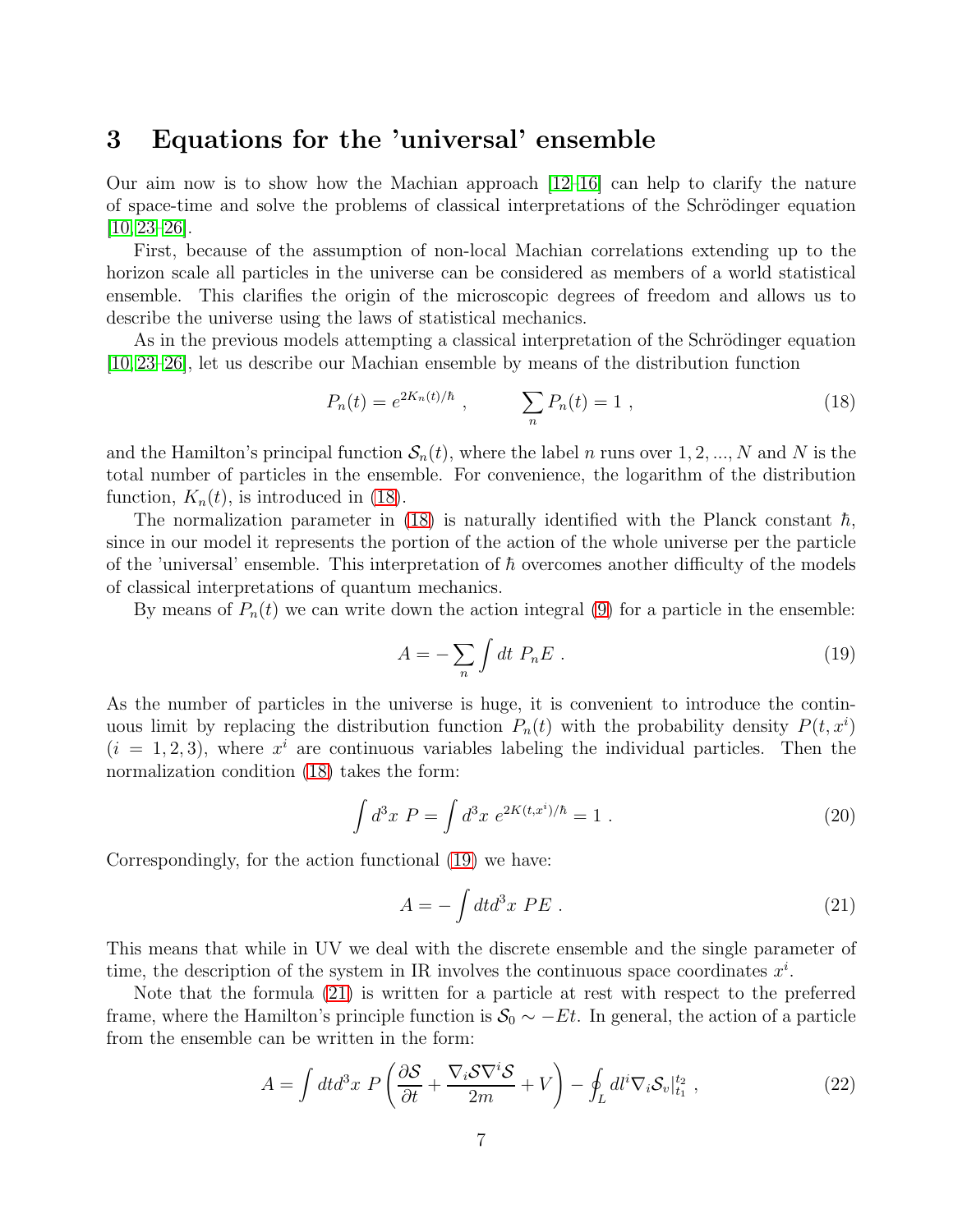where  $V(t, x^i)$  is some local potential. The 3-momentum of the particle  $p^i$  is related with the Hamilton's principle function  $S$  by the standard classical formula:

<span id="page-7-3"></span>
$$
p^i = \nabla^i \mathcal{S} \tag{23}
$$

If one imposes the requirement that at the times  $t_2$  and  $t_1$  the configuration of the system is prescribed, the last term in the action integral [\(22\)](#page-6-3) drops out and its variation with respect to P and  $S$  gives rise to the Hamilton-Jacobi equation

<span id="page-7-0"></span>
$$
\frac{\partial S}{\partial t} + \frac{\nabla_i S \nabla^i S}{2m} + V = 0 \tag{24}
$$

and the continuity equation

<span id="page-7-1"></span>
$$
\frac{\partial P}{\partial t} + \frac{\nabla_i \left( P \nabla^i S \right)}{m} = 0 \tag{25}
$$

respectively.

## 4 The simplest solutions

Let us consider the system [\(24\)](#page-7-0) and [\(25\)](#page-7-1) in the simplest case when a typical particle of the 'universal' ensemble is at rest with respect to the universe and is considered to be free in the sense that  $\nabla_i S = V = 0$ . In this case the Hamilton's principal function can be expressed using the Machian energy [\(6\)](#page-3-5):

<span id="page-7-2"></span>
$$
S_0 = -Et + const , \qquad (26)
$$

and the system [\(24\)](#page-7-0) and [\(25\)](#page-7-1) leads to the trivial continuity and Hamilton-Jacobi equations:

$$
\frac{\partial P_0}{\partial t} = 0 \;, \qquad \frac{\partial S_0}{\partial t} = -E \; . \tag{27}
$$

As the function  $P_0$  is time-independent, it means that all the other  $(N-1)$  particles of the ensemble are at rest with respect to the preferred frame.

In the case when only one particle moves with respect to the preferred frame, the Machian energy of the particle [\(6\)](#page-3-5) changes [\[13\]](#page-12-10), and the Hamilton's principal function [\(26\)](#page-7-2), according to the definition [\(23\)](#page-7-3), takes the form:

<span id="page-7-5"></span>
$$
S = p_i x^i - Et + const.
$$
 (28)

Since all other  $(N-1)$  particles are at rest, we again expect to have a stationary distribution function. Hence, the continuity equation [\(25\)](#page-7-1) reduces to:

<span id="page-7-4"></span>
$$
\frac{\partial P}{\partial t} = -\frac{1}{m} \left( \nabla^i \mathcal{S} \nabla_i P + P \Delta \mathcal{S} \right) = 0 \tag{29}
$$

In the case of a constant momentum

$$
\Delta S = \nabla_i p^i = 0 \tag{30}
$$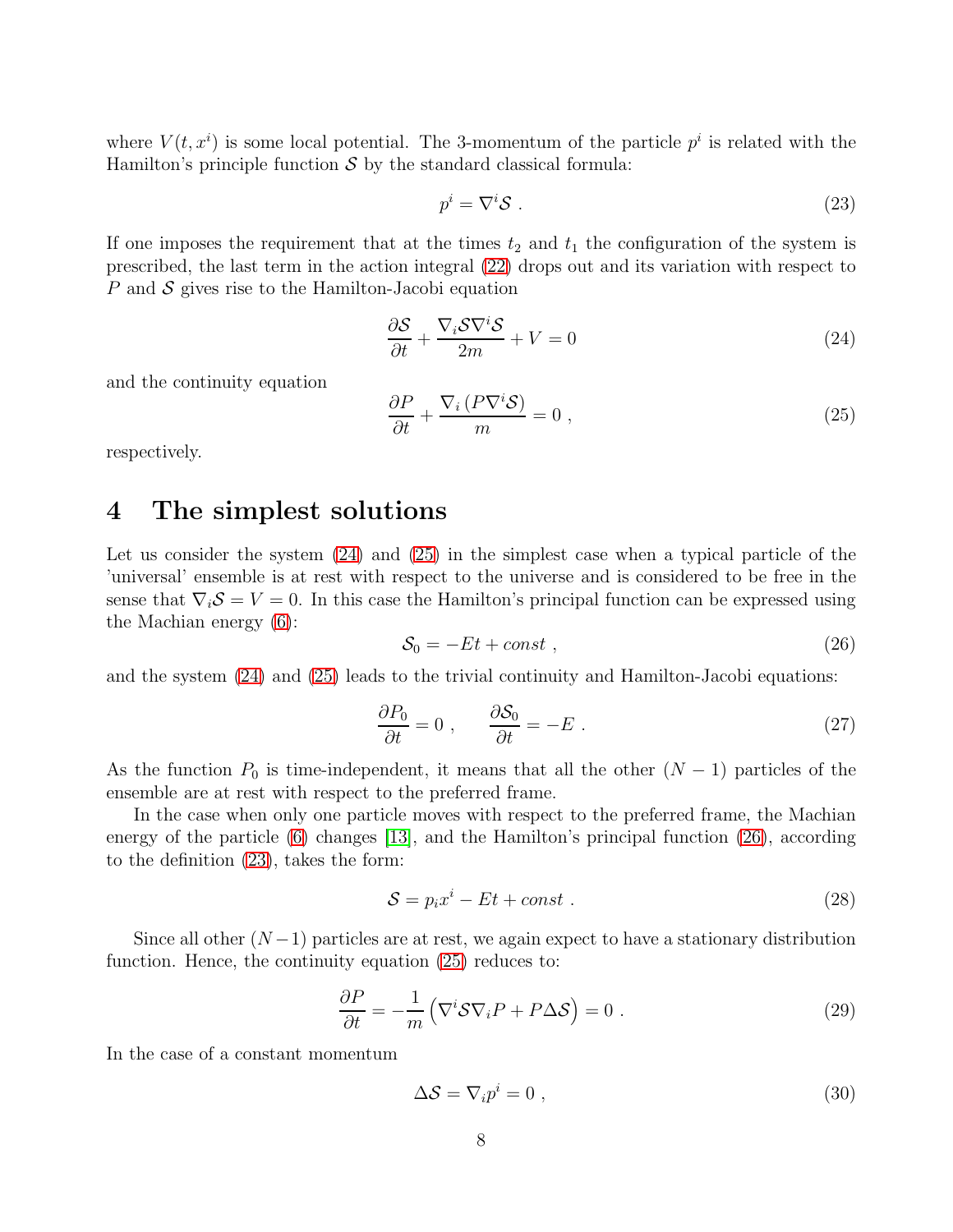and from [\(29\)](#page-7-4) it follows that there exists a constant co-momentum field orthogonal to  $p^i$ :

$$
c^i \sim \frac{\nabla^i P}{P} , \qquad c^i p_i = 0 . \tag{31}
$$

Then the solution of the continuity equation [\(29\)](#page-7-4) can be written in the form:

<span id="page-8-0"></span>
$$
P = P_0 e^{2 \oint_L dl_i c^i / \hbar} \,, \tag{32}
$$

where  $P_0$  is the distribution density in the case when all particles are at rest.

The situation reminds us the thermodynamical approach to quantum mechanics [\[10\]](#page-11-9). The moving particle feels a resistance of the ensemble in the form of the heat flow  $\Delta Q$ . The distribution density for this non-equilibrium steady state can be written as:

$$
P = P_0 e^{\Delta Q/kT} \t{33}
$$

where  $k$  and  $T$  are the Boltzmann constant and the absolute temperature of the ensemble, respectively. By equating the kinetic energy of the thermostat per degree of freedom,  $kT/2$ , with the average kinetic energy of an oscillator from the ensemble,  $\hbar \omega/2$ , and using the Boltzmann relation,  $\Delta Q = 2\omega S$ , together with the description of the momentum [\(23\)](#page-7-3), we obtain the formula [\(32\)](#page-8-0). This argument serves as another justification of the appearance of the factor  $2/\hbar$ as the normalization constant in [\(18\)](#page-6-0).

#### 5 The quantum potential

The exponential factor in [\(32\)](#page-8-0) represents the perturbation of the density function  $P_0$  due to the collective non-local response of the 'universal' ensemble to the motion of one particle. Alternatively, one can still use the unperturbed function  $P_0$ , instead of  $P(t, x^i)$ , but change the Hamilton principle function [\(28\)](#page-7-5) as follows:

<span id="page-8-1"></span>
$$
S' = \oint_L dl_i c^i - E't + const . \qquad (34)
$$

This leads to the relation

<span id="page-8-2"></span>
$$
\nabla^i \mathcal{S}' = \frac{\hbar}{2} \frac{\nabla^i P}{P} \tag{35}
$$

and automatically 'gauges out' the second term in the continuity equation [\(25\)](#page-7-1). In terms of the new function, [\(34\)](#page-8-1), using the relation  $\nabla_i c^i = 0$ , the Hamilton-Jacobi equation [\(24\)](#page-7-0) takes the form: ′

<span id="page-8-4"></span>
$$
\frac{\partial S'}{\partial t} - V_q + V = 0 \tag{36}
$$

where the second term coincides with the so-called quantum potential

<span id="page-8-3"></span>
$$
V_q = -\frac{\hbar^2}{2m} \frac{\Delta P}{P} \,,\tag{37}
$$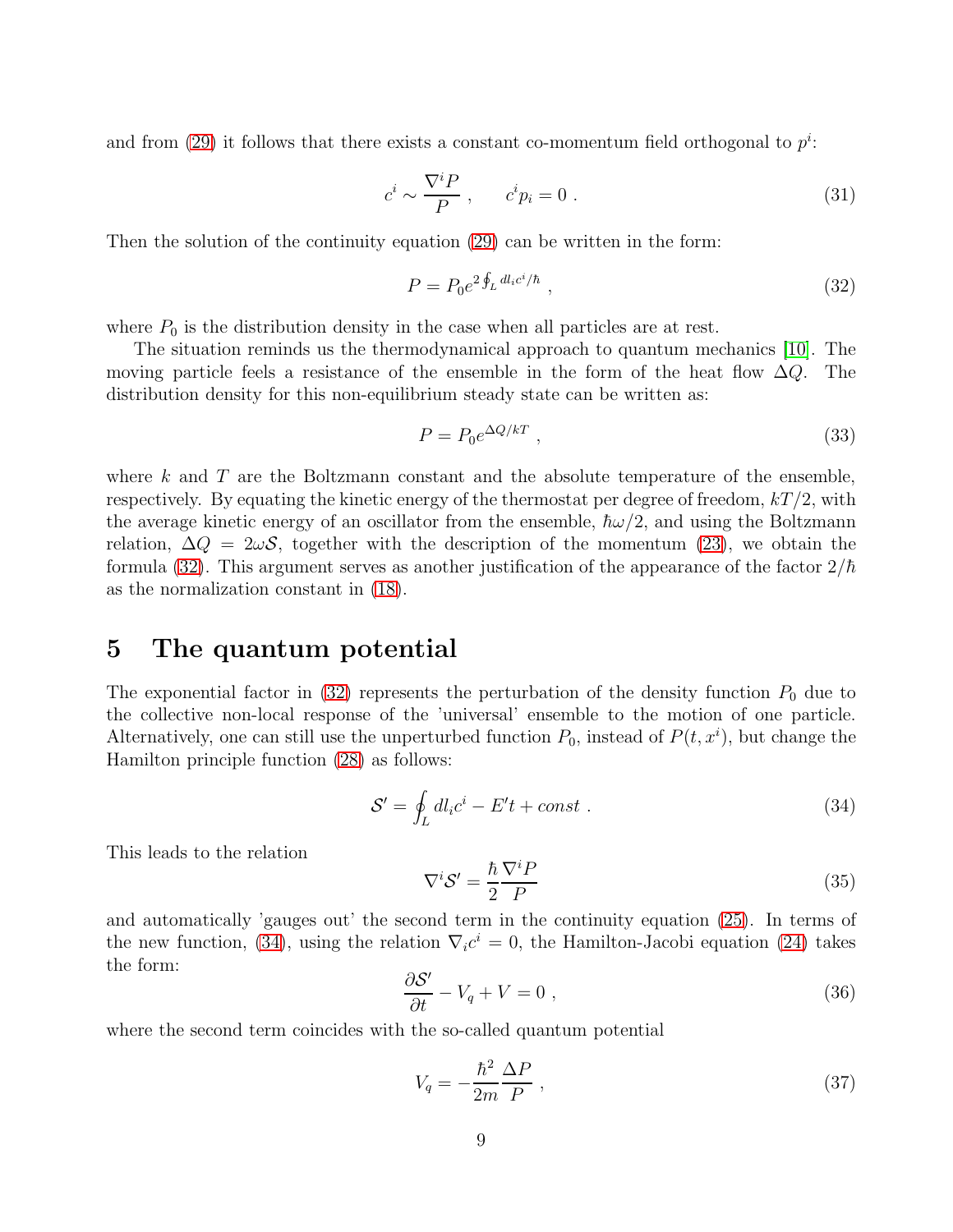which appears in the models aiming at a classical interpretation of quantum mechanics [\[25\]](#page-12-14). This potential usually is interpreted as the source of uncertainty and non-locality that distinguish quantum systems from classical ones described by pure Hamilton-Jacobi equation. In our approach, because of the relation [\(35\)](#page-8-2), the change in the density function of one particle affects  $V_q$  and hence, the motion of 'gravitationally entangled' particles of a Machian ensemble at any distance.

Note that the quantum potential [\(37\)](#page-8-3) is also useful to describe the so-called Fisher information of the probability density [\[32\]](#page-13-3):

$$
I_F = \int d^3x \frac{\nabla_i P \nabla^i P}{P} \ . \tag{38}
$$

Its connections with the Hamilton's principle was already noticed in [\[33\]](#page-13-4).

## 6 The Relativity Principle and complexity

It is important to note that, since the universe in our model is considered to be finite, the system [\(24\)](#page-7-0) and [\(25\)](#page-7-1) is not Galilean invariant. Namely, there exists a preferred frame where the average momentum of the world ensemble is zero,

$$
\langle \nabla^i \mathcal{S} \rangle = \langle p^i \rangle = 0 \tag{39}
$$

Hence, our description of the Machian universe actually uses the Aristotelian notion of space, where the distinguished state of motion is the rest. The Aristotelian space is also the underlying geometry of quantum theory [\[34\]](#page-13-5).

Let us explain now how one can introduce the relativity principle for the world ensemble. It is important to note that for the inertial particles the value of  $V_q$  and  $I_F$ , and the form of the Hamilton-Jacobi equation [\(36\)](#page-8-4), are independent of velocity. One can try to remove the term with the velocity from the expression of the Hamilton function [\(28\)](#page-7-5) (the first term in the right hand side) by introducing the Galilean symmetry

$$
t' = t , \qquad x'_i = x_i - v_i t . \tag{40}
$$

Then the Hamilton function will be identical to the case of the particle at rest with respect to the universe. However, the distribution functions of the whole ensemble  $P_v$  in this case changes its form due to those transformations and obeys the continuity equation with the non-vanishing flow:

$$
\frac{\partial P_v}{\partial t} + \nabla_i \left( v^i P_v \right) = 0 \tag{41}
$$

For the inertial particle we again (as in [\(29\)](#page-7-4)) can restrict ourselves to the stationary state:

$$
\frac{\partial P_v}{\partial t} = \nabla_i v^i = 0 \tag{42}
$$

The difference from the case of a single moving particle is conceptual, because now it is assumed that the particle is at rest, and all other particles in the universe move with constant velocity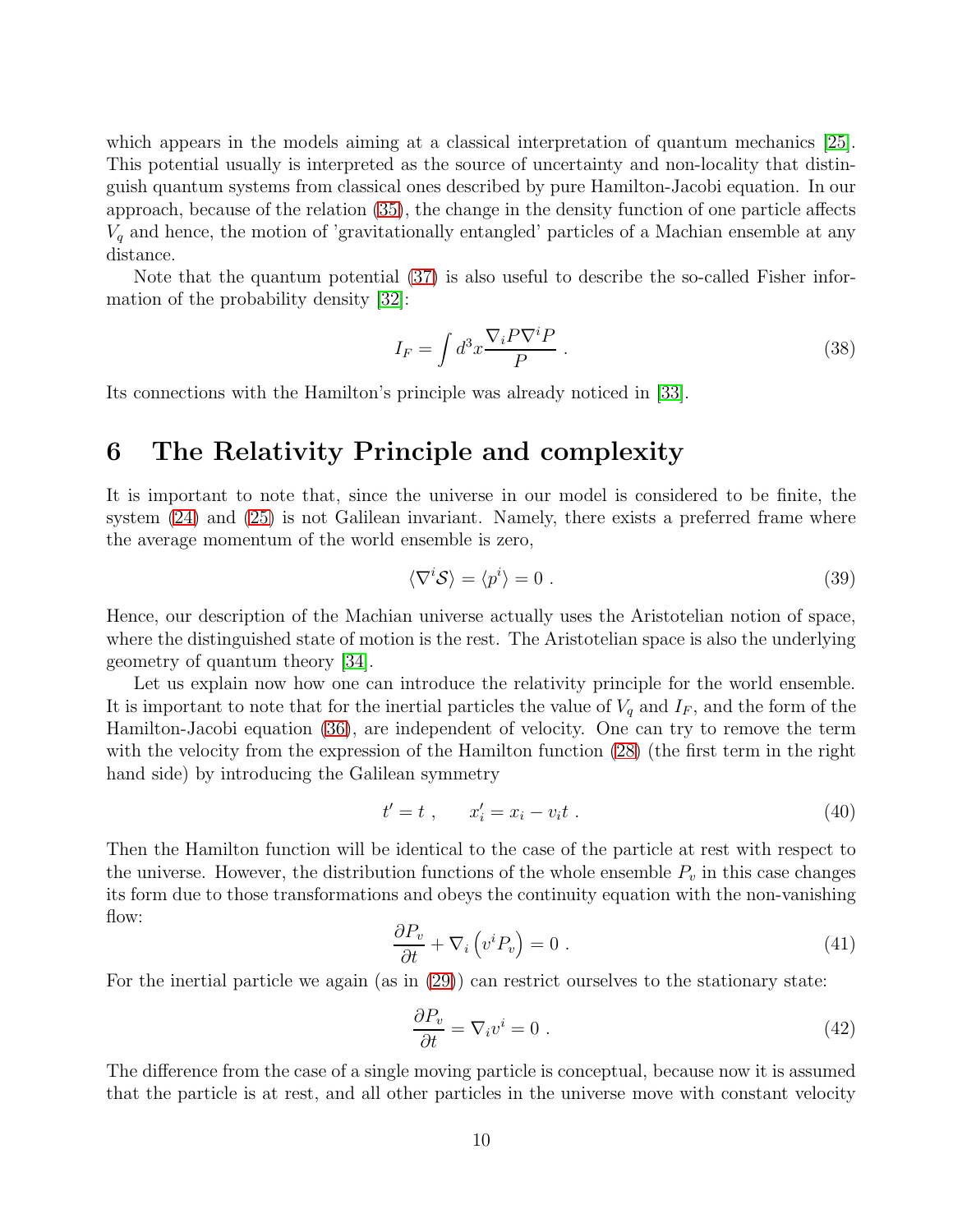$v^i \sim \nabla^i S_v$ . Since the universe in our model is considered to be finite, the constant flow will result in the leakage of particles and hence, the information about the system, outside the horizon. This requires a modification of the variational principle by introducing the boundary terms. Then from [\(22\)](#page-6-3) it follows:

<span id="page-10-0"></span>
$$
\oint_L dl^i \nabla_i S_v = 2\pi n \hbar , \qquad (43)
$$

where *n* is the number of particles which cross any closed boundary L. The relation  $(43)$ coincides with the Bohr-Sommerfeld quantization condition in old quantum theory. Since  $n$ is an integer number, this property can be formalized by introducing a single-valued complex function

$$
\psi = e^{iS_v/\hbar} = e^{i(2\pi n + S_v/\hbar)},\qquad(44)
$$

so that [\(43\)](#page-10-0) is automatically fulfilled.

Thus, the introduction of the relativity principle for the finite 'universal' ensemble described by the equations [\(24\)](#page-7-0) and [\(25\)](#page-7-1) is equivalent to the introduction of the Bohr-Sommerfeld like quantization condition [\(43\)](#page-10-0). It explains why the use of complex wave function is convenient and effective in the formalism of quantum mechanics.

## 7 The Schrödinger equation

It is known that a justification of the quantization condition [\(43\)](#page-10-0) is problematic in the models which try to derive the Schrödinger equation using the concepts from classical physics  $[10,$  $23-26$ . The classical derivations do not reproduce the quantum Schrödinger equation exactly unless this condition is imposed [\[35\]](#page-13-6).

Our approach provides us with all necessary ingredients to derive the Schrödinger equation from our classical Machian system [\(24\)](#page-7-0) and [\(25\)](#page-7-1). Using the Madelung transformation [\[23\]](#page-12-12),

$$
\Psi = \sqrt{P}\psi = e^{(K+iS)/\hbar} \t{,} \t(45)
$$

and the Bohr-Sommerfeld like quantization condition [\(43\)](#page-10-0), one can reduce the system of nonlinear equations  $(24)$ ,  $(25)$  and  $(36)$  to the linear Schrödinger equation,

$$
i\hbar \frac{\partial \Psi}{\partial t} = \left(-\frac{\hbar^2}{2m}\Delta + V\right)\Psi\,,\tag{46}
$$

for the complex wave function  $\Psi$ .

Thus, we have demonstrated that the equation of motion of a particle in our Machian model is identical to the Schrödinger equation which is postulated in the standard quantum theory.

### 8 Conclusion

In this paper the quantum behavior of matter in the Machian model of the universe is considered. The assumption that the collective long-range gravitational interaction of all particles in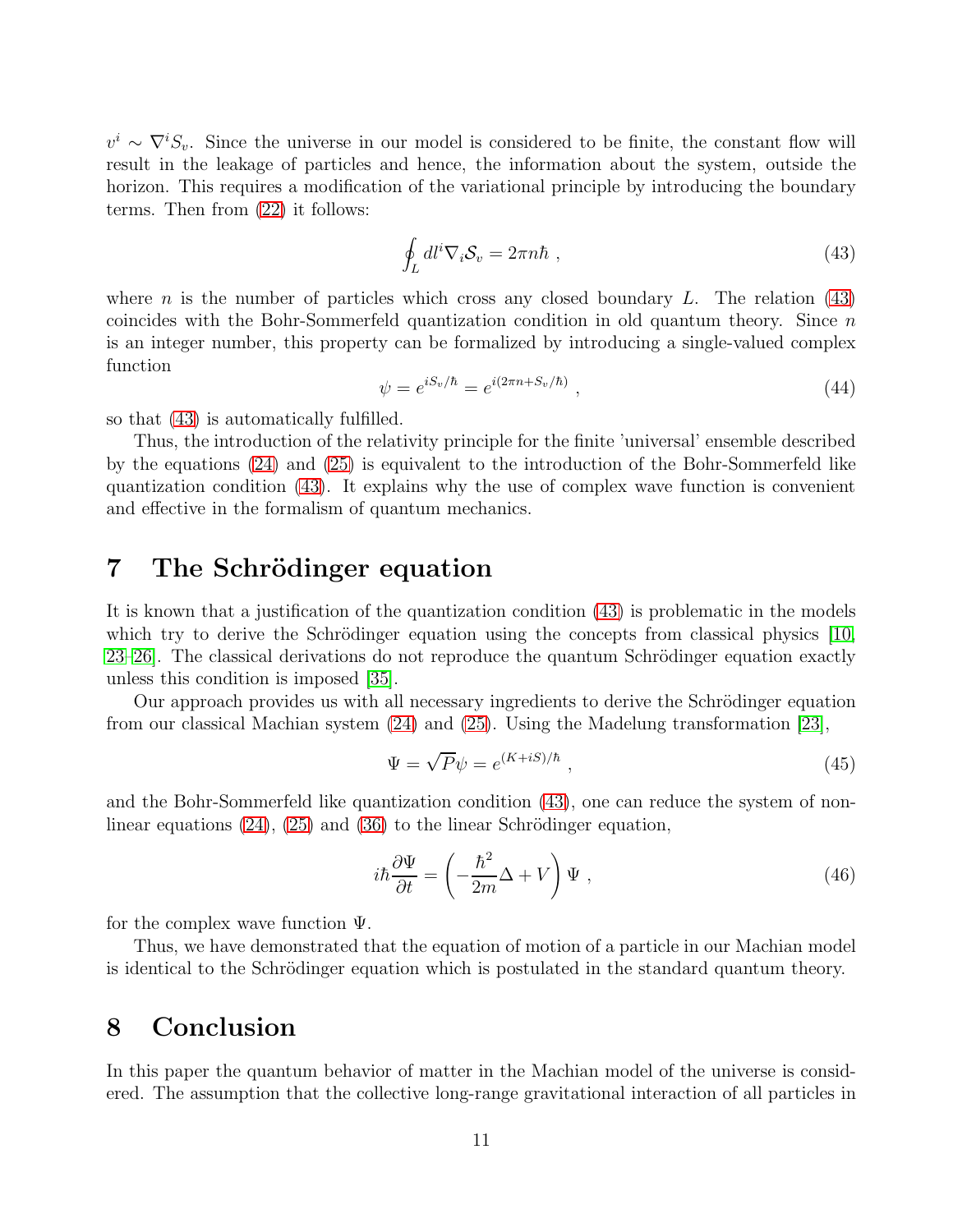the universe gives rise to a non-local Machian potential allows us to consider all the particles in the universe as the members of a world statistical ensemble. The Planck constant is interpreted as a portion of the total action of the finite universe per one particle of the Machian ensemble. The Schrödinger equation is derived from the non-linear system of continuity and Hamilton-Jacobi equations which describe the movement of a particle of the Machian ensemble. The crucial points of the derivation are (i) the appearance of the quantization condition due to the discreetness of the ensemble and (ii) the introduction of the relativity principle in the Machian model with the preferred frame. The complex wave function is constructed from the pair of real classical functions: the probability density and the Hamilton's principal function. The model also suggests a physical interpretation of the components of the complex wave function and improves the traditional formulation of quantum mechanics where the wave functions themselves have no direct physical interpretation. We also note that the appearance of quantum probabilities in the model could be connected with the leaking of the information about the interacting particles outside the horizon.

Acknowledgments: This work was supported by the grant of Rustaveli National Science Foundation  $ST$  09.798.4  $-$  100.

## <span id="page-11-0"></span>References

- [1] J.M. Bardeen, B. Carter and S.W. Hawking, Comm. Math. Phys. 31 (1973) 161; J.D. Bekenstein, Phys. Rev. D 7 (1973) 2333; S.W. Hawking, Comm. Math. Phys. 43 (1975) 199.
- <span id="page-11-2"></span><span id="page-11-1"></span>[2] W.G. Unruh, Phys. Rev. D 14 (1976) 870.
- <span id="page-11-3"></span>[3] J.M. Maldacena, Adv. Theor. Math. Phys. 2 (1998) 231, arXiv: [hep-th/9711200.](http://arxiv.org/abs/hep-th/9711200)
- <span id="page-11-4"></span>[4] T. Jacobson, Phys. Rev. Lett. **75** (1995) 1260, arXiv: [gr-qc/9504004.](http://arxiv.org/abs/gr-qc/9504004)
- <span id="page-11-5"></span>[5] T. Wang, Phys. Rev. 81 (2010) 104045, arXiv: 1001.4965 [hep-th].
- <span id="page-11-6"></span>[6] E.P. Verlinde, arXiv: 1001.0785 [hep-th].
- [7] T. Padmanabhan, Class. Quant. Grav. 21 (2004) 4485, arXiv: [gr-qc/0308070;](http://arxiv.org/abs/gr-qc/0308070) Rep. Prog. Phys. 73 (2010) 046901, arXiv: 0911.5004 [gr-qc].
- <span id="page-11-8"></span><span id="page-11-7"></span>[8] B.L. Hu, arXiv: 1010.5837 [gr-qc].
- [9] C. Wetterich, Ann. Phys. 325 (2010) 1359, arXiv: 1003.3351 [quant-ph]; J. Phys.: Conf. Ser. 174 (2009) 012008, arXiv: 0811.0927 [quant-ph].
- <span id="page-11-9"></span>[10] G. Grössing, Physica A 388 (2009) 811, arXiv: 0808.3539 [quant-ph]; Phys. Lett. A 372 (2008) 4556, arXiv: 0711.4954 [quant-ph].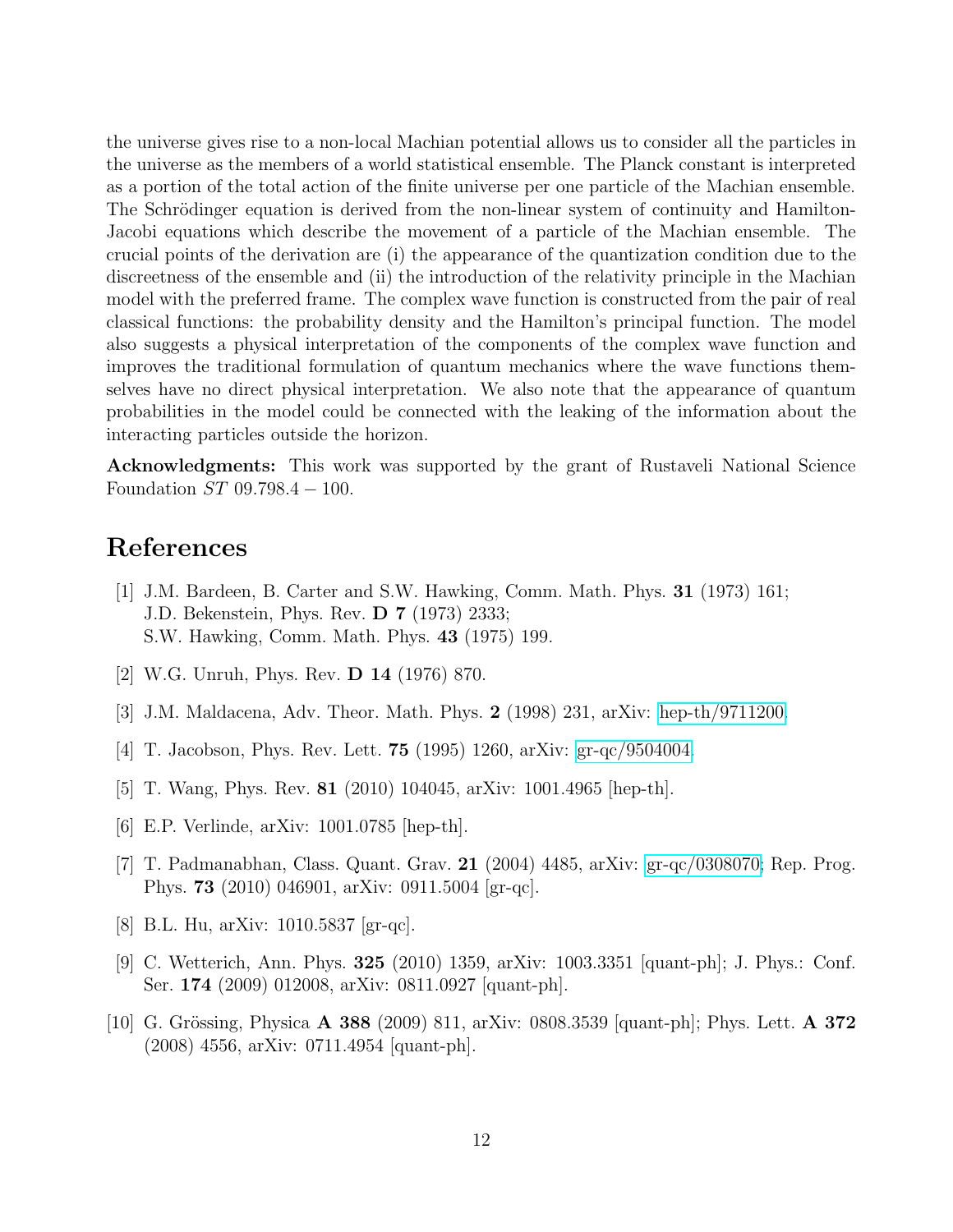- <span id="page-12-0"></span>[11] J.S. Bell, Speakable and Unspeakable in Quantum Mechanics (Cambridge University Press, Cambridge 1987); D.M. Greenberger, M.A. Horne and A. Zeilinger, in *Bell's Theorem, Quantum Theory*, and Conceptions of the Universe, ed. M. Kafatos (Kluwer, Dordrecht 1989).
- <span id="page-12-10"></span><span id="page-12-1"></span>[12] M. Gogberashvili, Eur. Phys. J. C 54 (2008) 671, arXiv: 0707.4308 [hep-th].
- <span id="page-12-8"></span>[13] M. Gogberashvili, Eur. Phys. J. C 63 (2009) 317, arXiv: 0807.2439 [gr-qc].
- <span id="page-12-9"></span>[14] M. Gogberashvili, arXiv: 0910.0169 [physics.gen-ph].
- <span id="page-12-2"></span>[15] M. Gogberashvili and I. Kanatchikov, arXiv: 1009.2266 [gr-qc].
- <span id="page-12-3"></span>[16] M. Gogberashvili and I. Kanatchikov, arXiv: 1012.5914 [physics.gen-ph].
- <span id="page-12-4"></span>[17] F. Winterberg, Z. Naturforsch. A 58 (2003) 231.
- <span id="page-12-5"></span>[18] B. Mashhoon, Ann. der Phys. 17 (2008) 705, arXiv: 0805.2926 [gr-qc]; 16 (2007) 57, arXiv: [hep-th/0608010.](http://arxiv.org/abs/hep-th/0608010)
- [19] S. Deser and R.P. Woodard, Phys. Rev. Lett. 663 (2007) 111301, arXiv: 0706.2151 [astroph]; S. Capozziello, E. Elizalde, S. Nojiri, and S.D. Odintsov, Phys. Lett. B 671 (2009) 193, arXiv: 0809.1535; F.W. Hehl and B. Mashhoon, Phys. Rev. D 79 (2009) 064028, arXiv: 0902.0560 [gr-qc]; Phys. Lett. 673 (2009) 279, arXiv: 0812.1059 [gr-qc].
- <span id="page-12-6"></span>[20] J. Barbour and H. Pfister, Mach's Principle: From Newton's Bucket to Quantum Gravity (Birkhäuser, Boston 1995) Einstein studies, Vol. 6; A. Ghosh, Origin of Inertia (Apeiron, Montreal 2000).
- <span id="page-12-11"></span><span id="page-12-7"></span>[21] V.W. Hughes, H.G. Robinson and V. Beltran-Lopez, Phys. Rev. Lett. 4 (1960) 342; R.W.P. Drever, Philos. Mag. 6 (1961) 683.
- <span id="page-12-12"></span>[22] H. Nikolić, Found. Phys.  $37$  (2007) 1563, arXiv: [quant-ph/0609163.](http://arxiv.org/abs/quant-ph/0609163)
- <span id="page-12-13"></span>[23] E. Madelung, Z. Phys. 40 (1926) 322.
- <span id="page-12-14"></span>[24] E. Nelson, Phys. Rev. 150 (1966) 1079; Quantum Fluctuations (Princeton University Press, Princeton 1985).
- <span id="page-12-15"></span>[25] D. Bohm, Phys. Rev. 85 (1952) 166.
- [26] M.J.W. Hall and M. Reginatto, Fortsch. der Physik 50 (2002) 646, arXiv: [quant-ph/0201084;](http://arxiv.org/abs/quant-ph/0201084) J. Phys. A 35 (2002) 3289, arXiv: [quant-ph/0102069.](http://arxiv.org/abs/quant-ph/0102069)
- <span id="page-12-17"></span><span id="page-12-16"></span>[27] D.W. Sciama, Mon. Not. R. Astron. Soc. 113 (1953) 34; Sci. Amer. 196 (1957) 99.
- [28] P.A.M. Dirac, Proc. Roy. Soc. Lond. A 338 (1974) 439.